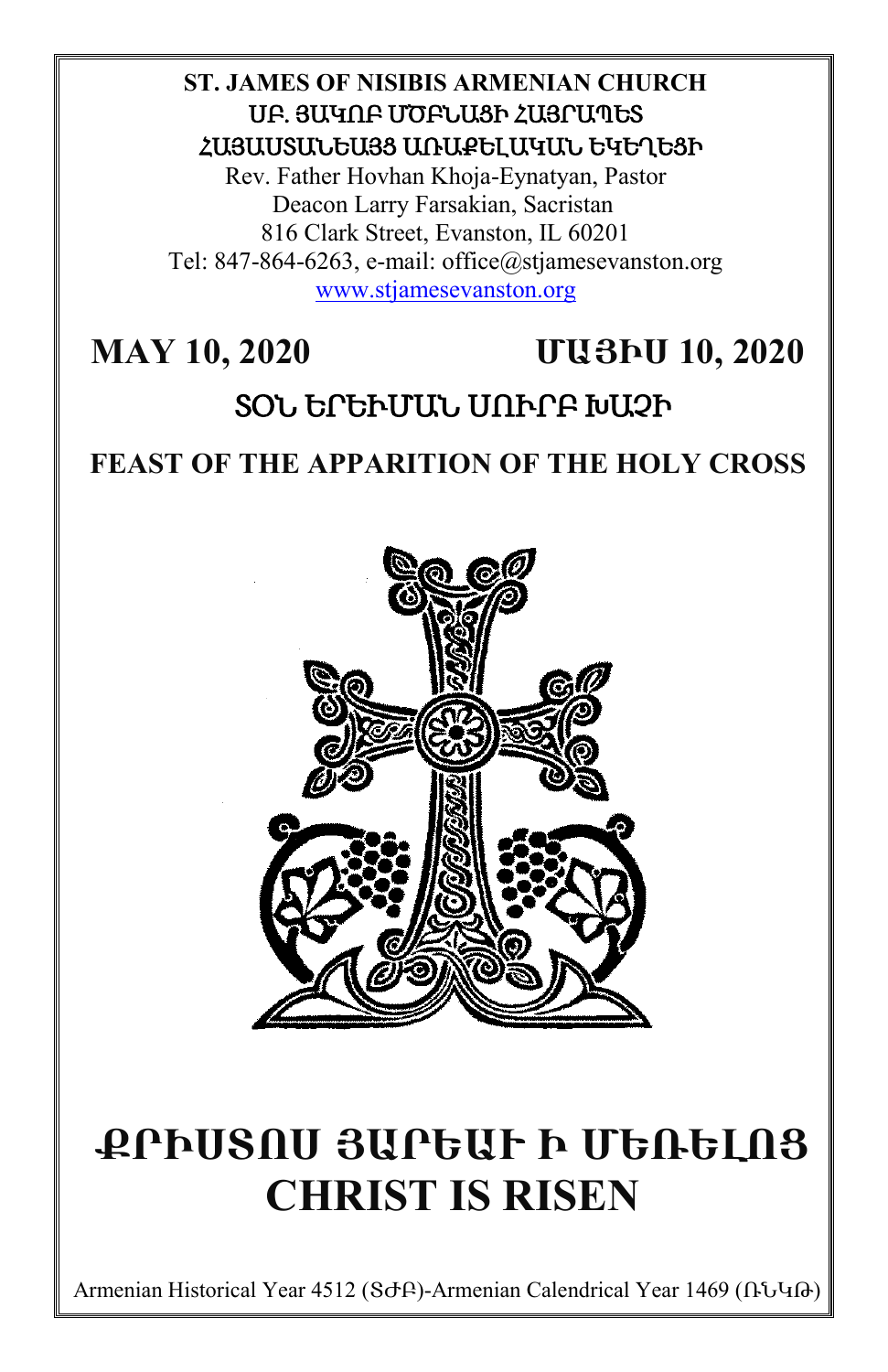| <b>SUNDAY, MAY 10, 2020</b>                | NO. 19/2020                               |
|--------------------------------------------|-------------------------------------------|
| Oil-Bearing Women Service (livestream)     | $9:30 \text{ AM}$                         |
| Family Prayer Service at Home (livestream) | $10:00$ AM                                |
| Holy Badarak                               | $10:30$ AM                                |
| <b>Bible Readings</b>                      | Acts 17:1-15; 1 John 1:1-10; John 7:14-23 |

#### ԿԻՐԱԿԻ, ՄԱՅԻՍ 10, 2020

| Իւղաբերից Կարգ (ուղիղ հեռարձակում)  |                                 | 9:30  |
|-------------------------------------|---------------------------------|-------|
| Ընտանեկան Աղօթք (ուղիղ հեռարձակում) |                                 | 10:00 |
| Uning Tuununung                     |                                 | 10:30 |
| Ընթերցումներ                        | Գործք 17:1-15; Ա Յովհան 1:1-10; |       |
|                                     | 3nyhwu 7:14-23                  |       |

#### **PLEASE PRAY FOR OUR SICK**

| Alexander Adajian     | Michael Green           | Sofia Petrosyan       |
|-----------------------|-------------------------|-----------------------|
| Saro Anbarchian       | Nargez Hamayak          | <b>Antony Puckett</b> |
| Andre, Servant of God | Fred Harburg            | Virgie Jandegian      |
| Naringul Caliscan     | Victoria Karakash       | Saskowski             |
| Carolyn Conger        | Robert Lapointe         | Surpik Simon          |
| Veronica Dadourian    | Cassandra Mitchell      | Vigen Ter-Avakian     |
| Sam Davidson          | Varvara Movsesyan       | Milan Thakkar         |
| Seda Dilanjian        | Joy Nazarian            | Terre Tuzzolino       |
| Rick Gergerian        | <b>Shirley Omartian</b> | Kary Valenziano       |
| Vartges Goorji        | Dn. Hagop Papazian      | Carla Ziegler         |
| Hoyle Green           | Nanci Perkhaus          |                       |

*If you know of anyone that needs our special prayers, please call the church office (847) 864-6263 or Der Hovhan (847) 644-7389 so that their names can be included on this list or if a name should be removed.*

#### **EASTERTIDE - SACRED PERIOD THAT FOLLOWS EASTER**

From Easter to the Sunday of Pentecost is a 50-day period called Eastertide (also known as *Quinquagesima*). The first 40 days of Eastertide culminate with the Feast of the Ascension, celebrated on the Thursday of the sixth week. This entire period is dedicated solely to the mystery of the resurrected Savior's encounters with His Apostles and followers, with the exception of four special remembrances that do not detract from the preeminence of the Resurrection.

It is not one day, but forty, filled with joy and gladness, with Alleluias for the Risen Lord who is with us now. The faithful of the Armenian Church greet each other with *Krisdos Haryav ee Merelotz* - **Christ is Risen from the Dead**: and answer with *Ohrnyal eh Haroutiunun Krisdosee* - **Blessed is the Resurrection of Christ**. May these words coming from our lips also radiate in our hearts.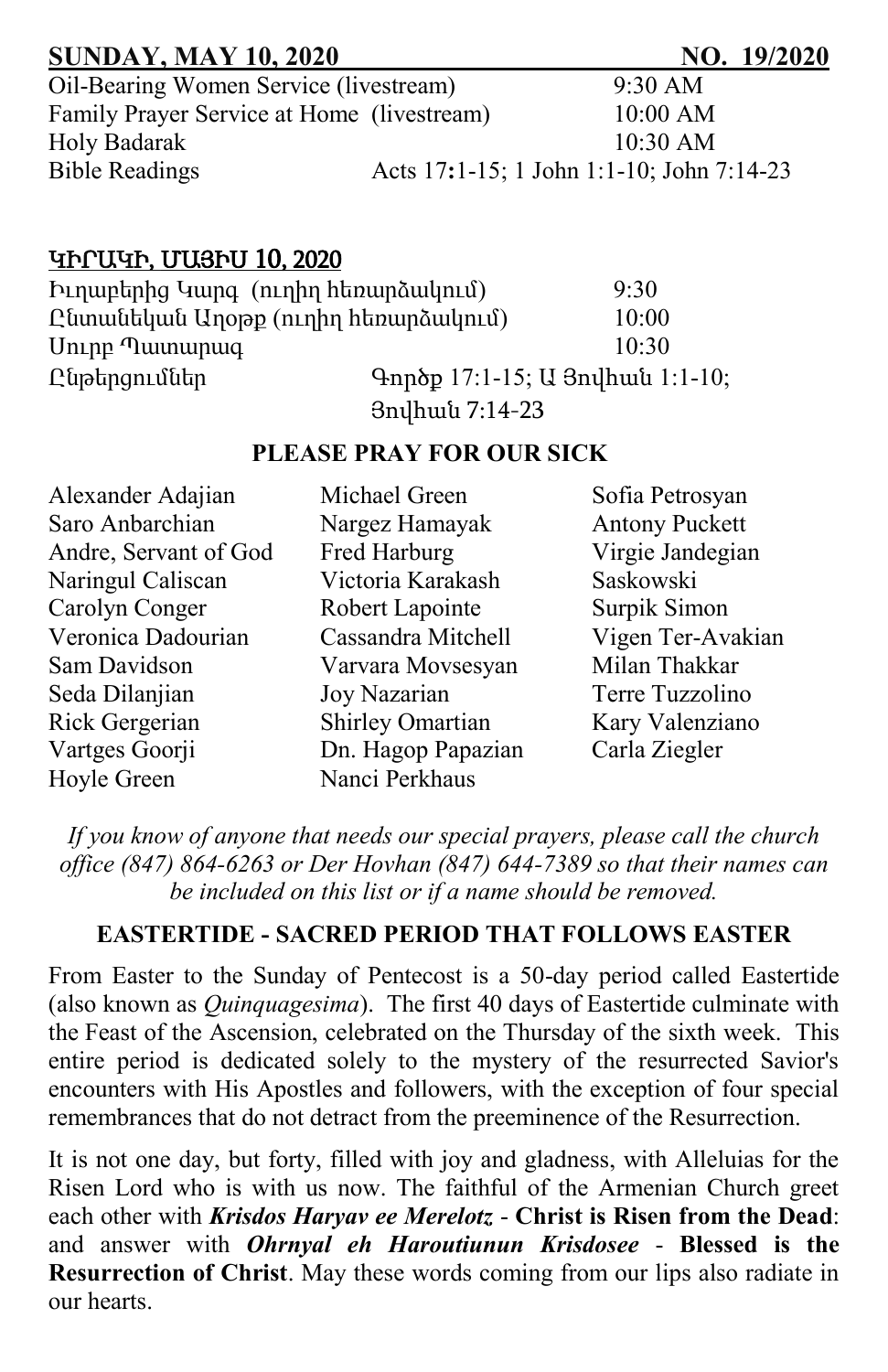#### **MESSAGE FROM PASTOR** *HOME BOUND OR HOME BLESSED?*

My Dear Children in Christ,

I greet you in the name of Our Resurrected Lord Jesus Christ! *Kreesdos Haryav Ee Merelotz!* Christ is Risen!

As you know, the Governor's stay-at-home order has extended through May 30. Eastertide, which is fifty days after Easter, is a time when I bring the Good News of Our Lord's Resurrection into parishioners' homes with home blessings. I know the importance of this custom in our faithfuls' lives. However, for well known reasons, this year I cannot follow this ancient tradition that comes to us from the apostles themselves.

Though it is not the same, I am sharing with you a short prayer service to offer prayers for the protection of your homes and families. As you do with our Morning Prayer Service, you can assign parts to the members of your family, reserving the last prayer for the oldest in your household. I suggest offering the prayer before dinner one evening when everyone can come together. This prayer will not replace the traditional home blessing, but it will provide you an opportunity to ask for God's blessings and protection for your families in your "little church." I promise to visit your homes as soon as it is safe to do so.

Given that we likely will not be returning back into the sanctuary of our beloved church for weeks still to come, I also encourage each family to dedicate an area of your home for offering prayers. Please keep a Bible and an icon in your prayer space. To avoid transferring illness to one another, I strongly encourage each person to set aside their own Bible and icon for veneration.

I would also like to remind you that our bodies themselves, by virtue of our Baptism and Chrismation, became temples of God's divinity: "*Clean him (her) with Your truth and by the shining grace of the Holy Spirit, in order that he (she) be a temple and the dwelling place of your divinity.*" May the Holy Spirit continue to dwell in each of us and keep our thoughts, words and deeds in accordance with the sanctity of our bodies as temples of God's divinity.

Finally, I would like to thank you for your generous *Yughakeen* donations during this Easter season. The fact that you continue to support St. James even during these difficult times is a testament to your endless love for and devotion to your church.

May the Risen Christ bring peace and healing to His children and to the entire world.

Christ is Risen,

Der Hovhan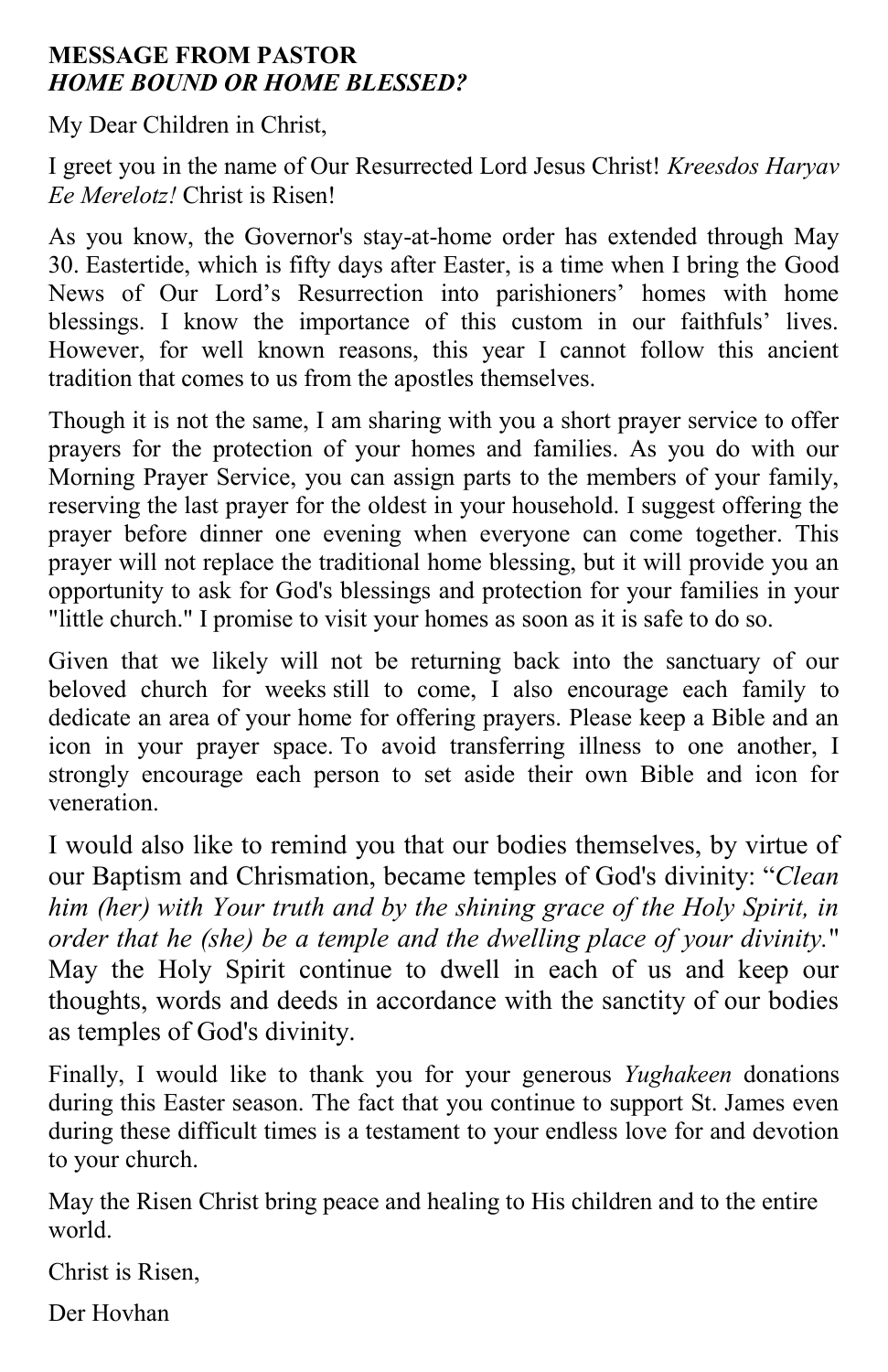#### **APPARITION OF THE HOLY CROSS**

This feast is dedicated to the appearance of the Holy Cross in Jerusalem. At noon on May 19, 351, a bright, luminous cross appeared over the skies of Jerusalem, centered over the area spanning from the Mount of Olives (where Christ was betrayed and arrested) to Golgotha (where Christ was crucified). Awestruck, the faithful of Jerusalem rushed to church to give thanks and glorify the Lord. Bishop Cyril (later St. Cyril of Jerusalem) subsequently wrote a letter to the Byzantine Emperor Constantine wherein he describes the miraculous and beautiful scene. St. Cyril tells Constantine that the apparition is a true testimony of Christian orthodoxy.

Furthermore, St. Cyril exhorts the Emperor that the appearance is a sign for him to remain steadfast in his faith and to stop defending the heretical movement of Arianism and its promulgators. The Armenian translation of the Bishop's letter has been preserved by the Armenian Apostolic Church and is read each year on the Feast of the Apparition of the Holy Cross. The Armenian Church celebrates this feast 28 days following Easter Sunday.



AHJUJA <del>G</del>UCAF CUPUYUU

Քրիստոս մեռելներէն յարութիւն առաւ, ալէլուիա: dnnnyn.nnutin, bytp Shnno witinijw tnototp: Մեռեյներէն յարուցաեային այէլուիա, nn w / hwu ahn unu unu hang, witin hu: (Աշպխարիաբարի վերածեց եՓՐԵՄ ԱՐՔ. ԹԱՊԱԿԵԱՆ)

#### **MIDDAY HYMN - Christ is Risen from the Dead!**

Christ is risen from the dead! Alleluia! Come ye peoples, sing to the Lord: Alleluia! To Him who is risen from the dead, alleluia! To Him who has enlightened the world, alleluia!

*(translated by Tiran Abp. Nersoyan)*

#### **SCRIPTURE READINGS FOR THIS WEEK**

| <b>Monday</b>   | Acts 17:16-34; 1 John 2:1-6; John 7:24-36   |
|-----------------|---------------------------------------------|
| <b>Tuesday</b>  | Acts 18:1-11; 1 John 2:7-17; John 7:37-8:11 |
| Wednesday       | Acts 18:12-28; 1 John 2:18-23; John 8:12-20 |
| <b>Thursday</b> | Acts 19:1-20; 1 John 2:24-25; John 8:21-30  |
| Friday          | Acts 19:21-40; 1 John 2:26-28; John 8:31-59 |
| <b>Saturday</b> | Acts 20:1-16; 1 John 2:28-3:1; John 9:1-38  |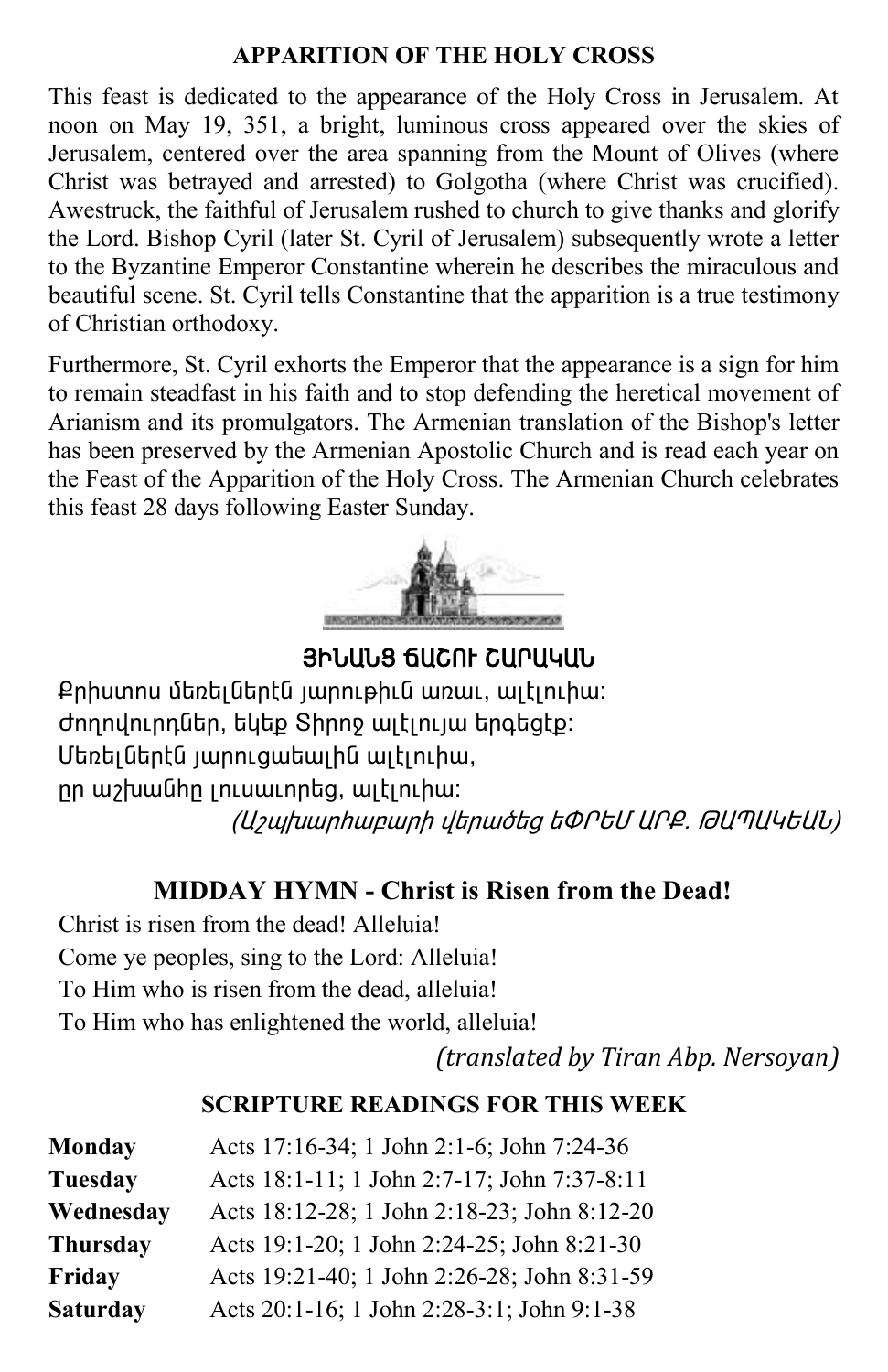# **SCRIPTURE READINGS**

#### **Գործք առաքելոց 17:1-15**

[1](http://biblehub.com/acts/17-1.htm)Ամփիպոլիսէն եւ Ապողոնիայէն անցնելով՝ Թեսաղոնիկէ եկան, ուր Հրեաներուն ժողովարանը կար: [2](http://biblehub.com/acts/17-2.htm)Պօղոս ալ՝ իր սովորութեան համաձայն՝ մտաւ անոնց մէջ, ու երեք Շաբաթ օրեր խօսեցաւ անոնց հետ Գիրքերուն մասին, [3](http://biblehub.com/acts/17-3.htm)բացատրելով եւ փաստարկելով անոնց թէ Քրիստոս պէ՛տք է չարչարուէր ու մեռելներէն յարութիւն առնէր. եւ ըսաւ. "Այս Յիսուսը՝ որ ես կը հռչակեմ ձեզի, Քրիստո՛սն է": [4](http://biblehub.com/acts/17-4.htm)Անոնցմէ ոմանք անսացին ու միացան Պօղոսի եւ Շիղայի, նաեւ՝ բարեպաշտ Յոյներէն մեծ բազմութիւն մը. առաջնակարգ կիներէն հաւատացողներն ալ սակաւաթիւ չէին: [5](http://biblehub.com/acts/17-5.htm)Բայց չանսացող Հրեաները նախանձեցան, եւ քանի մը դատարկապորտ, գռեհիկ մարդիկ առնելով՝ բազմութիւն ժողվեցին, ամբողջ քաղաքին մէջ աղմուկ հանեցին, ու Յասոնի տան վրայ յարձակելով կը փնտռէին զանոնք՝ որ ամբոխին տանին: [6](http://biblehub.com/acts/17-6.htm)Երբ չգտան զանոնք, Յասոնը եւ քանի մը եղբայրներ քաշկռտելով տարին քաղաքապետներուն առջեւ՝ գոռալով. «Անոնք որ երկրագունդը տակնուվրայ ըրին՝ հոս ալ հասած են, [7](http://biblehub.com/acts/17-7.htm)ու Յասոն ընդունած է զանոնք: Ասոնք բոլորը կը գործեն կայսրին հրամաններուն դէմ, ըսելով թէ ուրիշ թագաւոր մը կայ՝ Յիսուս անունով»: [8](http://biblehub.com/acts/17-8.htm)Բազմութիւնն ու քաղաքապետները վրդովեցան՝ լսելով այս բաները: [9](http://biblehub.com/acts/17-9.htm)Բայց երբ երաշխիք առին Յասոնէն եւ միւսներէն՝ արձակեցին զանոնք: [10](http://biblehub.com/acts/17-10.htm)Եղբայրներն ալ իսկոյն՝ գիշերուան մէջ՝ Բերիա ղրկեցին Պօղոսն ու Շիղան, որոնք հոն հասնելով՝ գացին Հրեաներուն ժողովարանը: [11](http://biblehub.com/acts/17-11.htm)Ասոնք աւելի ազնիւ էին՝ քան Թեսաղոնիկէի մէջ եղողները. Աստուծոյ խօսքը ընդունեցին լման յօժարութեամբ, եւ ամէն օր կը զննէին Գիրքերը, տեսնելու թէ այդպէ՛ս են այդ բաները: [12](http://biblehub.com/acts/17-12.htm)Ուստի անոնցմէ շատերը հաւատացին, ու մեծայարգ յոյն կիներէն եւ այր մարդոցմէն հաւատացողներն ալ սակաւաթիւ չէին: [13](http://biblehub.com/acts/17-13.htm)Բայց երբ թեսաղոնիկեցի Հրեաները գիտցան թէ Բերիայի մէջ ալ Պօղոս հռչակեց Աստուծոյ խօսքը, հո՛ն ալ եկան ու գրգռեցին բազմութիւնը: [14](http://biblehub.com/acts/17-14.htm)Այն ատեն եղբայրները իսկոյն Պօղոսը ճամբեցին՝ որ երթայ մինչեւ ծովեզերքը, բայց Շիղա եւ Տիմոթէոս մնացին հոն: [15](http://biblehub.com/acts/17-15.htm)Անոնք որ կը տանէին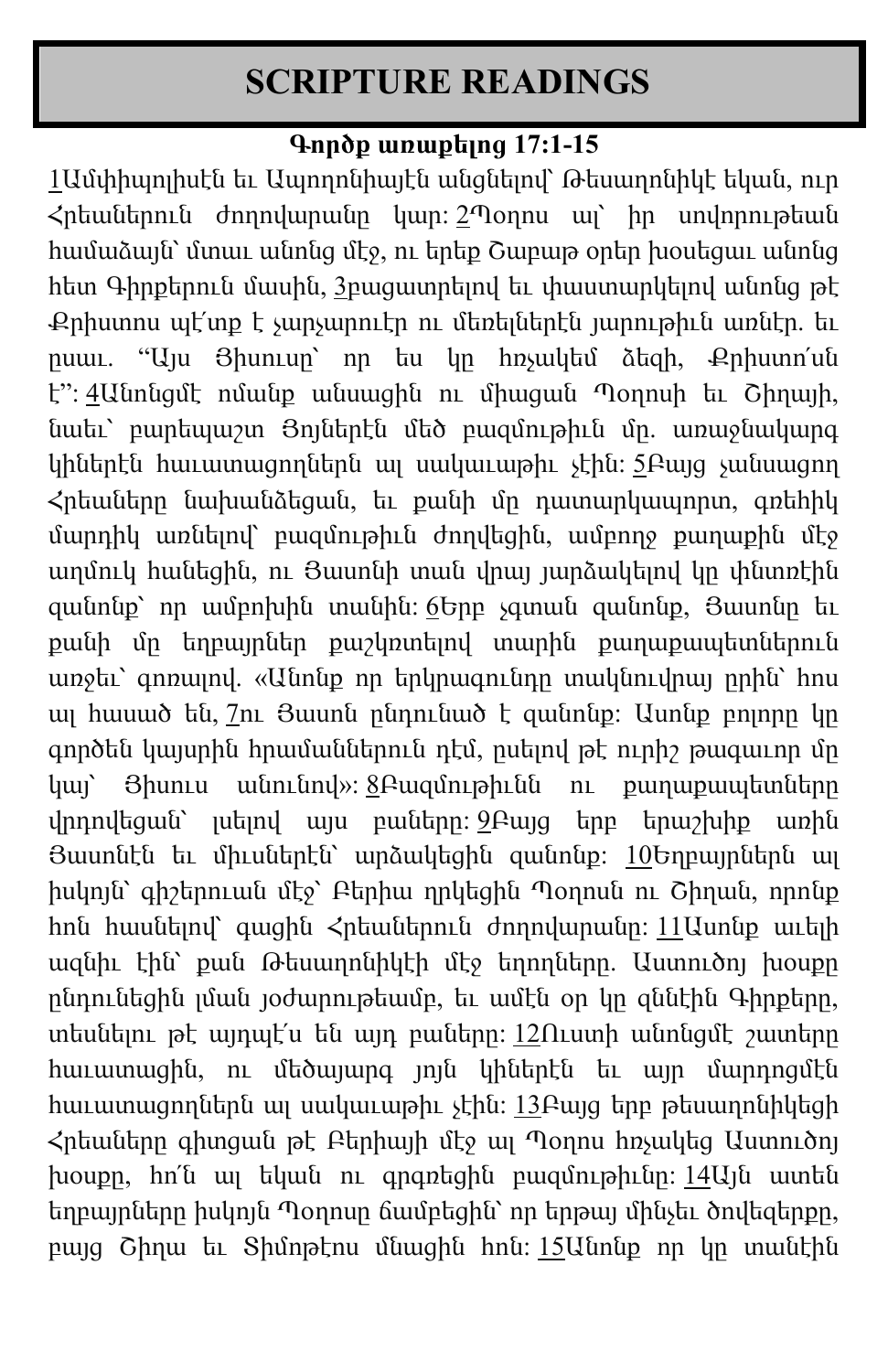Պօղոսը՝ հասցուցին զայն մինչեւ Աթէնք, ապա մեկնեցան՝ պատուէր ստանալով Շիղայի ու Տիմոթէոսի համար, որ շուտով գան իրեն:

#### **Ա Յովհան 1:1-10**

[1](http://biblehub.com/1_john/1-1.htm)Կեանքի Խօսքին մասին - որ սկիզբէն էր, որ մենք լսեցինք, որ մեր աչքերով տեսանք, որ դիտեցինք ու մեր ձեռքերը շօշափեցին. [2](http://biblehub.com/1_john/1-2.htm)(արդարեւ կեանքը յայտնուեցաւ, մենք տեսանք զայն, եւ կը վկայենք ու կը պատմենք ձեզի այդ յաւիտենական կեանքին մասին, որ  $\zeta$ օրը քով էր եւ յայտնուեցաւ մեզի.) - [3](http://biblehub.com/1_john/1-3.htm)ինչ որ տեսանք ու լսեցինք՝ կը պատմենք ձեզի, որպէսզի դո՛ւք ալ հաղորդութիւն ունենաք մեզի հետ: Մեր հաղորդութիւնը Հօրը հետ է, եւ իր Որդիին՝  $\theta$ իսուս Քրիստոսի հետ:  $4$ Կր գրենք ձեզի այս բաները, որպէսզի ձեր ուրախութիւնը լման ըլլայ: [5](http://biblehub.com/1_john/1-5.htm)Եւ սա՛ է այն պատգամը՝ որ լսեցինք իրմէ ու կը հաղորդենք ձեզի, թէ Աստուած լոյս է, եւ անոր մէջ բնաւ խաւար չկայ: [6](http://biblehub.com/1_john/1-6.htm)Եթէ ըսենք. «Մենք հաղորդութիւն ունինք անոր հետ», սակայն խաւարի մէջ ընթանանք, կը ստենք ու չենք կիրարկեր ճշմարտութիւնը: [7](http://biblehub.com/1_john/1-7.htm)Իսկ եթէ լոյսի մէջ ընթանանք, ինչպէս ան լոյսի մէջ է, հաղորդութիւն կ՚ունենանք իրարու հետ, եւ անոր Որդիին՝ Յիսուս Քրիստոսի արիւնը կը մաքրէ մեզ ամէն մեղքէ: [8](http://biblehub.com/1_john/1-8.htm)Եթէ ըսենք. «Մենք մեղք մը չունինք», կը խաբենք մենք մեզ, ու ճշմարտութիւն չկայ մեր մէջ:[9](http://biblehub.com/1_john/1-9.htm)Իսկ եթէ խոստովանինք մեր մեղքերը, ան հաւատարիմ եւ արդար է՝ ներելու մեր մեղքերը, ու մաքրելու մեզ ամէն անիրաւութենէ: [10](http://biblehub.com/1_john/1-10.htm)Եթէ ըսենք. «Մենք մեղանչած չենք», ստախօս կը նկատենք՝՝ զայն, եւ անոր խօսքը մեր մէջ չէ:

### **Յովհան 7:14-23**

[14](http://biblehub.com/john/7-14.htm)Իսկ երբ տօնը կէս եղաւ՝ Յիսուս բարձրացաւ տաճարը, եւ կը սորվեցնէր: [15](http://biblehub.com/john/7-15.htm)Հրեաները կը զարմանային ու կ՚ըսէին. «Ի՞նչպէս ասիկա գիտէ Գիրքերը, քանի բնա՛ւ սորված չէ զանոնք»: [16](http://biblehub.com/john/7-16.htm)Յիսուս պատասխանեց անոնց. «Իմ ուսուցումս՝ ի՛մս չէ, հապա զիս ղրկողի՛նն է: [17](http://biblehub.com/john/7-17.htm)Եթէ մէկը ուզէ գործադրել անոր կամքը, պիտի գիտնայ թէ այս ուսուցումը Աստուծմէ՛ է, թէ ես ինձմէ կը խօսիմ:  $18$ Ա՛ն որ կը խօսի ինքնիրմէ՝ կը փնտռէ ի՛ր իսկ փառքը, բայց ա՛ն որ կը փնտռէ զինք ղրկողին փառքը՝ անիկա՛ ճշմարտախօս է, եւ անոր քով անիրաւութիւն չկայ: [19](http://biblehub.com/john/7-19.htm)Մովսէս չտուա՞ւ ձեզի Օրէնքը. բայց ձեզմէ ո՛չ մէկը կը գործադրէ Օրէնքը: [20](http://biblehub.com/john/7-20.htm)Ինչո՞ւ կը ջանաք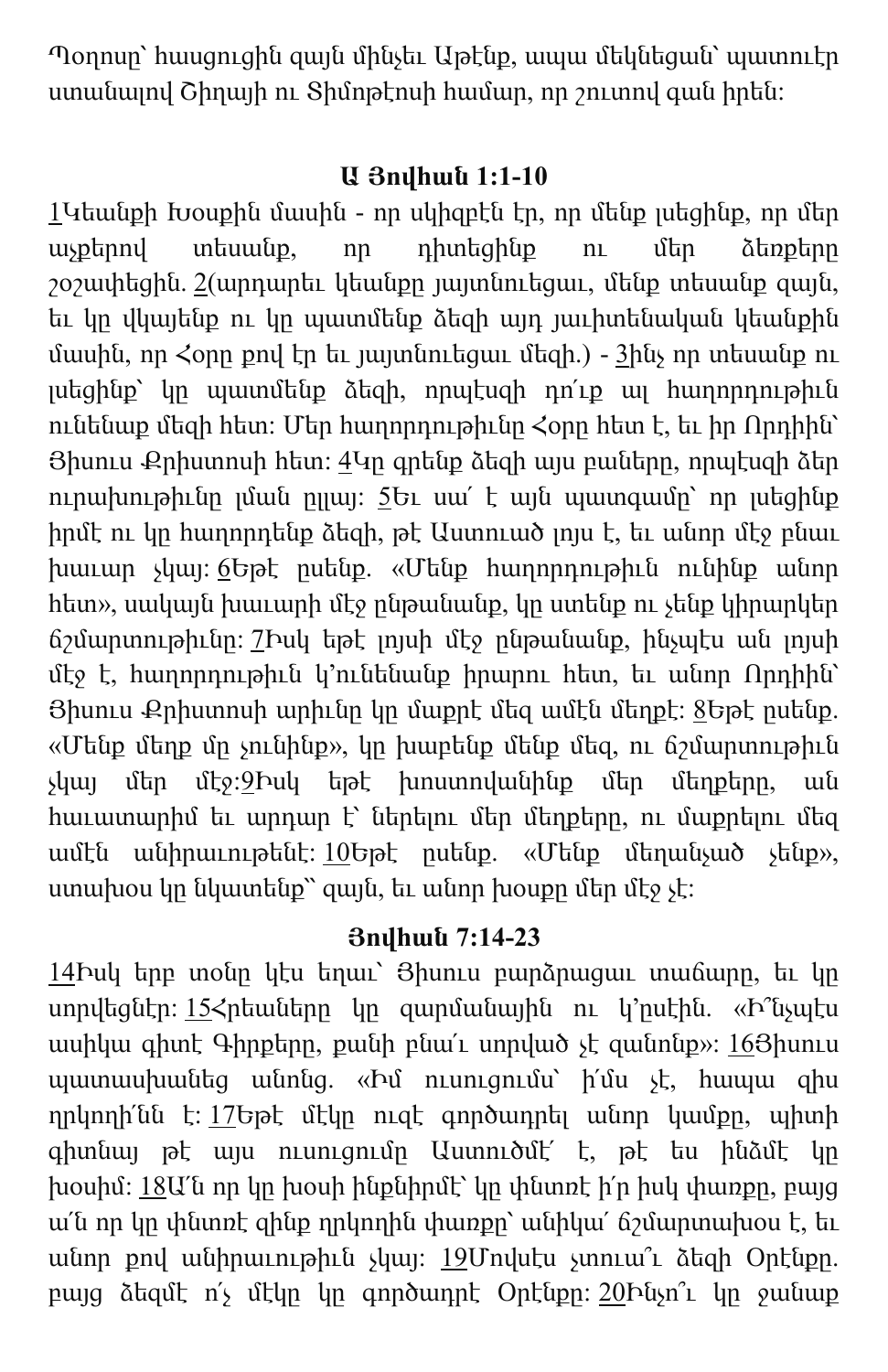սպաննել զիս»: Բազմութիւնը պատասխանեց. «Դե՛ւ կայ քու ներսդ. ո՞վ կը ջանայ սպաննել քեզ»: [21](http://biblehub.com/john/7-21.htm)Յիսուս պատասխանեց անոնց. «Գործ մը ըրի, եւ բոլորդ ալ կը զարմանաք:  $22$ Մովսէս տուաւ ձեզի թլփատութիւնը, (որ ո՛չ թէ Մովսէսէ էր՝ հապա նախնիքներէն,) ու մարդ կը թլփատէք Շաբաթ օրը: [23](http://biblehub.com/john/7-23.htm)Եթէ մարդ կը թլփատուի Շաբաթ օրը՝ որպէսզի Մովսէսի Օրէնքը չլուծուի, կը դառնանա՞ք ինծի դէմ՝ որ ամբողջ մարդ մը բժշկեցի Շաբաթ օրը:

#### **Acts of the Apostles 17**:1-15

1 Now when they had passed through Amphipolis and Apollonia, they came to Thessalonica, where was a synagogue of the Jews: 2 And Paul, as his manner was, went in unto them, and three sabbath days reasoned with them out of the scriptures, 3 Opening and alleging, that Christ must needs have suffered, and risen again from the dead; and that this Jesus, whom I preach unto you, is Christ. 4 And some of them believed, and consorted with Paul and Silas; and of the devout Greeks a great multitude, and of the chief women not a few. 5 But the Jews which believed not, moved with envy, took unto them certain lewd fellows of the baser sort, and gathered a company, and set all the city on an uproar, and assaulted the house of Jason, and sought to bring them out to the people. 6 And when they found them not, they drew Jason and certain brethren unto the rulers of the city, crying, These that have turned the world upside down are come hither also; 7 Whom Jason hath received: and these all do contrary to the decrees of Caesar, saying that there is another king, one Jesus. 8 And they troubled the people and the rulers of the city, when they heard these things. 9 And when they had taken security of Jason, and of the other, they let them go. 10 And the brethren immediately sent away Paul and Silas by night unto Berea: who coming thither went into the synagogue of the Jews. 11 These were more noble than those in Thessalonica, in that they received the word with all readiness of mind, and searched the scriptures daily, whether those things were so. 12 Therefore many of them believed; also of honorable women which were Greeks, and of men, not a few. 13 But when the Jews of Thessalonica had knowledge that the word of God was preached of Paul at Berea, they came thither also, and stirred up the people. 14 And then immediately the brethren sent away Paul to go as it were to the sea: but Silas and Timotheus abode there still. 15 And they that conducted Paul brought him unto Athens: and receiving a commandment unto Silas and Timotheus for to come to him with all speed, they departed.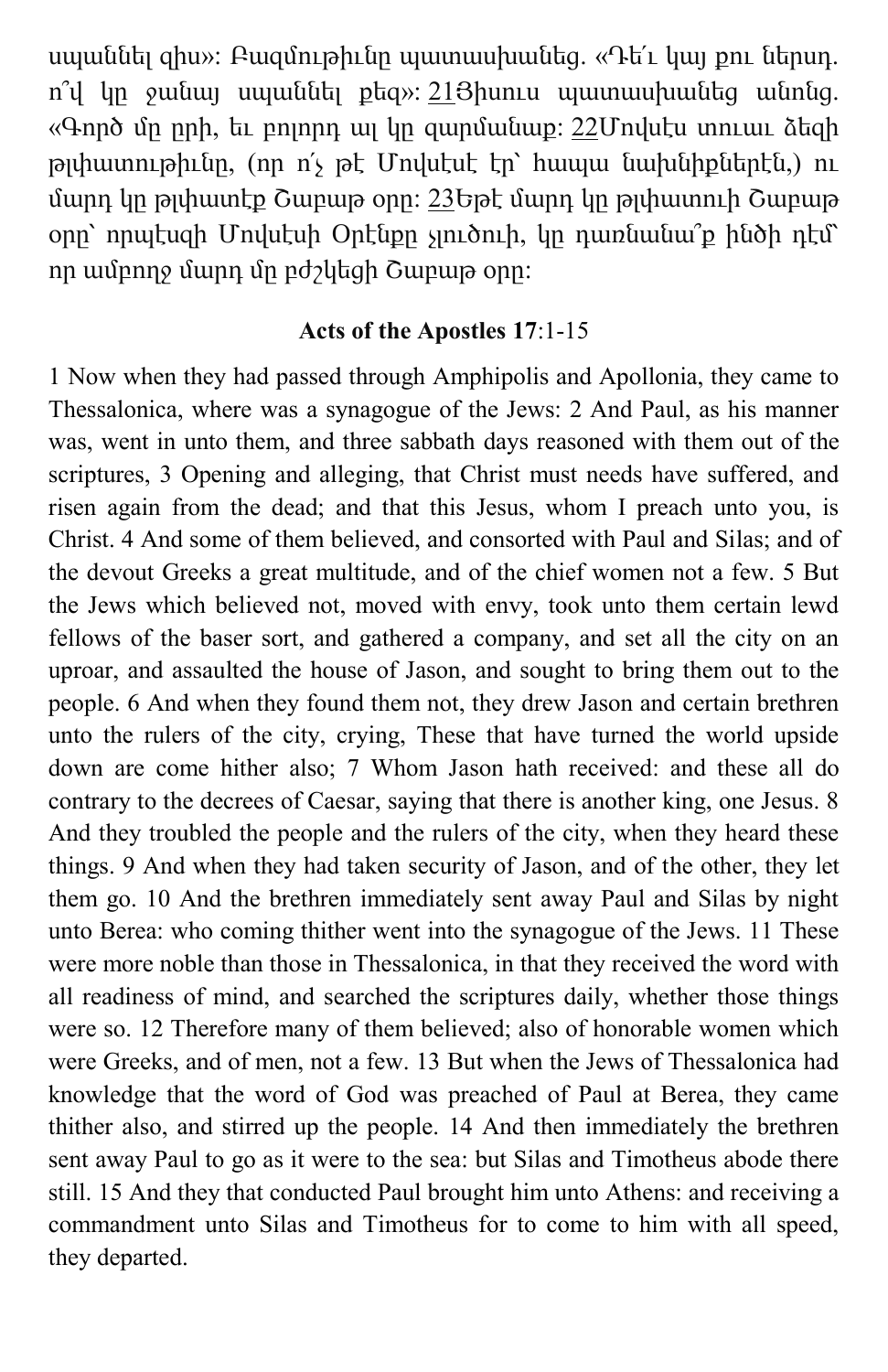#### **1 John 1:1-10**

1 That which was from the beginning, which we have heard, which we have seen with our eyes, which we have looked upon, and our hands have handled, of the Word of life; 2 (For the life was manifested, and we have seen it, and bear witness, and shew unto you that eternal life, which was with the Father, and was manifested unto us;) 3 That which we have seen and heard declare we unto you, that ye also may have fellowship with us: and truly our fellowship is with the Father, and with his Son Jesus Christ. 4 And these things write we unto you, that your joy may be full. 5 This then is the message which we have heard of him, and declare unto you, that God is light, and in him is no darkness at all. 6 If we say that we have fellowship with him, and walk in darkness, we lie, and do not the truth: 7 But if we walk in the light, as he is in the light, we have fellowship one with another, and the blood of Jesus Christ his Son cleanseth us from all sin. 8 If we say that we have no sin, we deceive ourselves, and the truth is not in us. 9 If we confess our sins, he is faithful and just to forgive us our sins, and to cleanse us from all unrighteousness. 10 If we say that we have not sinned, we make him a liar, and his word is not in us.

#### **John 7:14-23**

14 Now about the midst of the feast Jesus went up into the temple, and taught. 15 And the Jews marvelled, saying, How knoweth this man letters, having never learned? 16 Jesus answered them, and said, My doctrine is not mine, but his that sent me. 17 If any man will do his will, he shall know of the doctrine, whether it be of God, or whether I speak of myself. 18 He that speaketh of himself seeketh his own glory: but he that seeketh his glory that sent him, the same is true, and no unrighteousness is in him. 19 Did not Moses give you the law, and yet none of you keepeth the law? Why go ye about to kill me? 20 The people answered and said, Thou hast a devil: who goeth about to kill thee? 21 Jesus answered and said unto them, I have done one work, and ye all marvel. 22 Moses therefore gave unto you circumcision; (not because it is of Moses, but of the fathers;) and ye on the sabbath day circumcise a man. 23 If a man on the sabbath day receive circumcision, that the law of Moses should not be broken; are ye angry at me, because I have made a man every whit whole on the sabbath day?

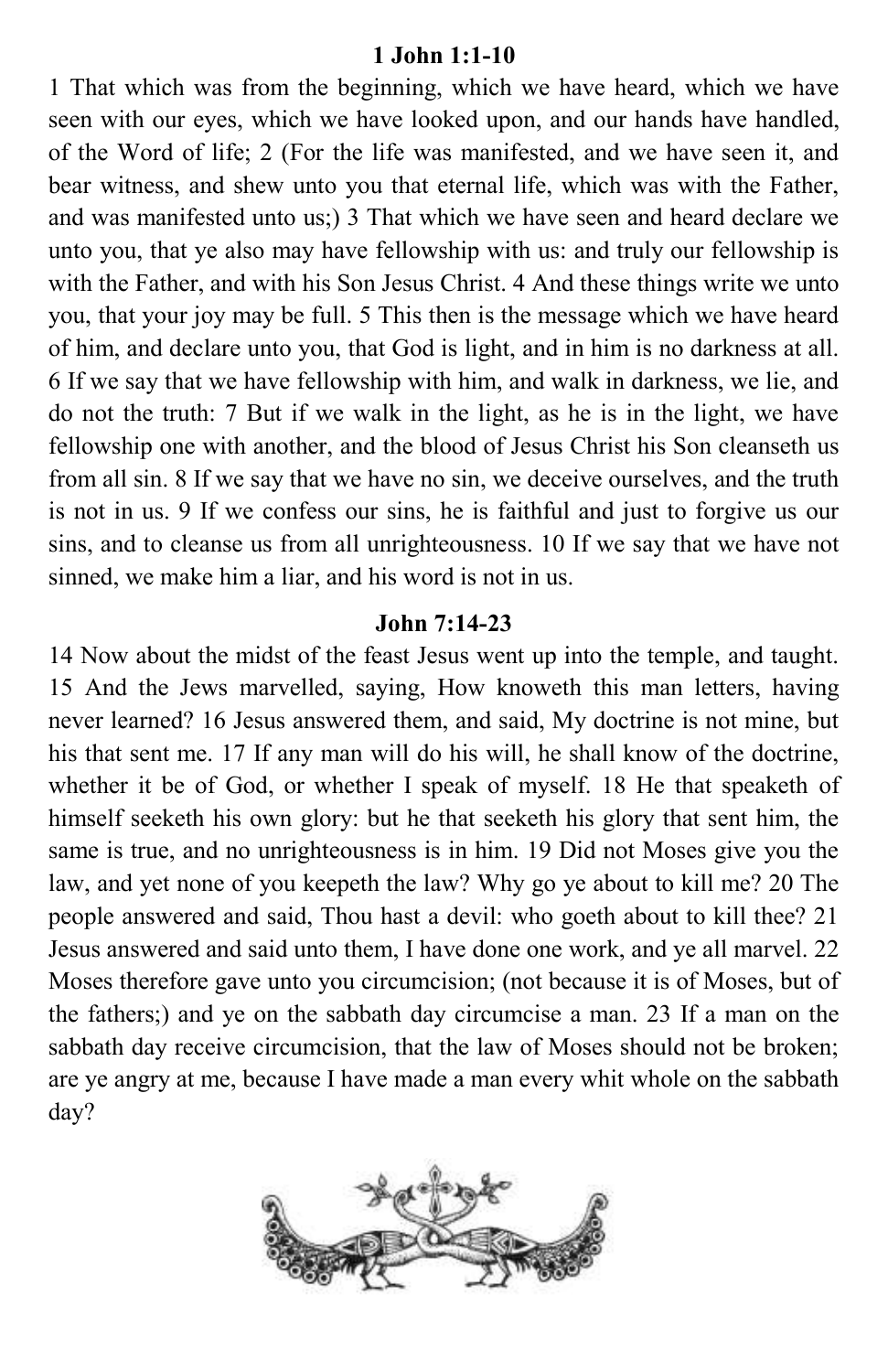#### **INTROIT FOR EASTER AND EASTERTIDE**

#### *Kreesdos haryav ee merelots* **(Քրիստոս յարեաւ ի մեռելոց)**

Քրիստոս յարեաւ մեռելոց, մահուամբ ըզ մահ կոխեաց. եւ յարութեամբըն իւրով մեզ ըզկեանըս պարգեւեաց. Նըմա փառք յաւիտեանս. ամէն:

*Kreesdos haryav ee merelots, mahvamp uzmah gokhyats yev harootyampun yoorov mez uzgyanus barkevyats. Numa park haveedyans. Amen.*

Christ is risen from the dead! By his death he has trampled on death and by his resurrection he has granted us life. To Him be glory forever. Amen.



#### **CELEBRATING GRADUATES OF 2020**

If you have a graduate in your family or know of someone who is graduating, please send us their information.

If you are a graduate, please submit the school you are graduating from, the school you will be attending (if applicable), course of study (if applicable), degree earned and future plans.

We are planning a celebration (format to be determined) on June 14. Call or email the Church office before June 10.

#### **MEMBERSHIP**

Many parishioners have told us that they would appreciate reminders about membership dues. So, this is our first reminder of the year! Please take a look at your checkbook or other records. If you have not yet submitted your membership dues for 2020, now is a great time to send in your 2020 St. James membership dues. Annual membership dues are \$125 per person; \$100 per person over 65; \$75 for students.

There are two easy ways to submit your membership dues. The first way is by check, made out to St. James Armenian Church. It's also easy to send your membership dues or steeple contribution via St.

James website [www.stjamesevanston.org](http://www.stjamesevanston.org/)

Thank you for helping our church to keep its memberships rolls up to date!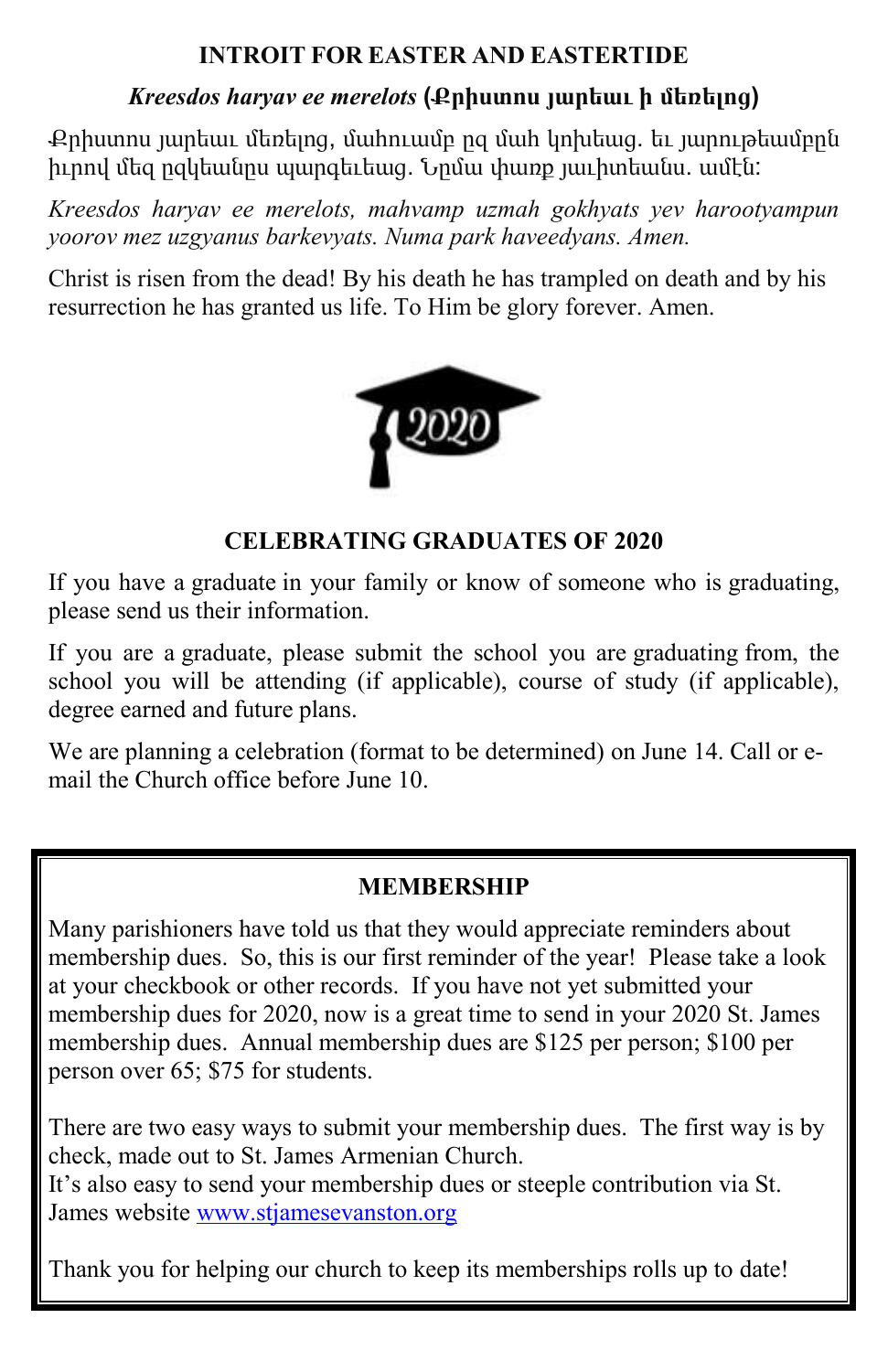#### **HAPPY MOTHER'S DAY!!! Mother's Hands**

*Baruyr Sevag*

These very hands, a mother's hands, These old and new hands.

Whatever do you want to say That haven't been done by these hands?

When I got married How gracefully these hands had danced,

And with whatever dreams these hands had danced.

Whatever do you want to say That haven't been done by these very hands?

The light was not put off till dawn By these very hands,

When the first baby was born, It was fed the righteous milk by these very hands.

Whatever do you want to say That haven't been done by these very hands? They are like pillars Directed to the heavens, These very hands Avoiding the pillar of her house

Till her son returns from the battle front.

Whatever do you want to say That haven't been done by these very hands? These very hands Even though a granny's hands,

These very hands, having lost their power, They have regained power When being with her grandson.

Rocks have been turned down by these very hands And mountains moved. Whatever, whatever, Whatever they don't cost These very hands, These tender hands, These holy hands.

Let us today, as children do, Kiss these very hands Which gave birth into this world And also fed us, Which in this world they have won And also kept us, That have never felt full of us These very hands, That have wiped the dust And also did the washing up Always judging, always working These very hands.

These very hands That have been worn out And also become rough But for all of us They are as tender as silk These perfect hands, A mother's hands.

*Translated from Armenian by Daniel Janoyan*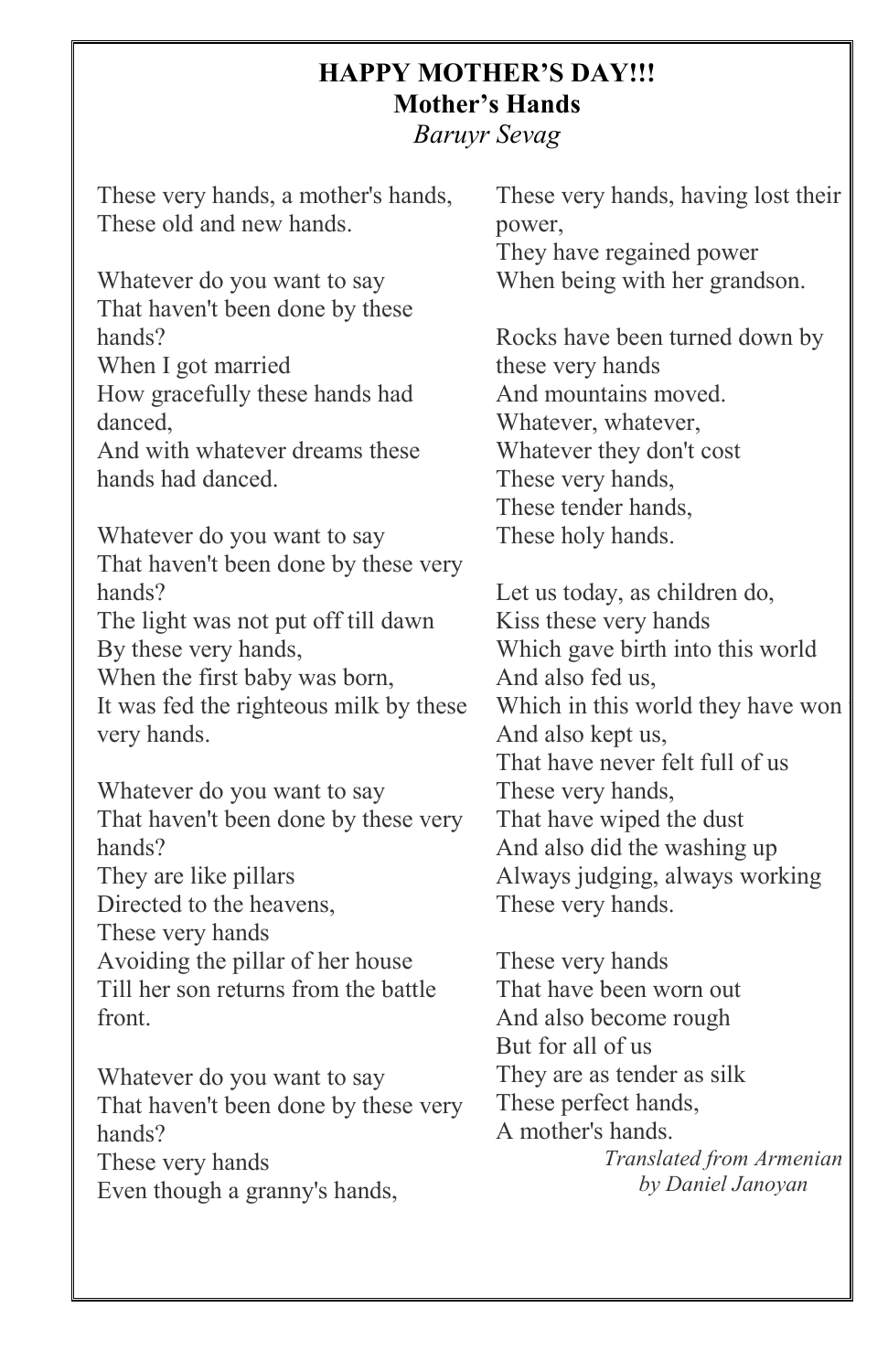#### **ՄՈՐ ՁԵՌՔԵՐԸ** *Պարույր Սևակ*

Այս ձեռքերը` մո՜ր ձեռքերը,  $\triangleleft$ ինավուրց ու նո՛ր ձեռքերը...

Ինչե՜ր ասես, որ չեն արել այս ձեռքերը… Պսակվելիս ո՜նց են պարել այս ձեռքերը` Ի՜նչ նազանքով, Երազանքո՜վ:

Ինչե՜ր ասես, որ չեն արել այս ձեռքերը… Լույսը մինչև լույս չեն մարել այս ձեռքերը, Առաջնեկն է երբ որ ծնվել, Նրա արդար կաթով սնվել:

Ինչե՜ր ասես, որ չեն արել այս ձեռքերը… Զրկանք կրել, հոգս են տարել այս ձեռքերը Ծով լռությա՜մբ, Համբերությա՜մբ,

Ինչե՜ր ասես, որ չեն արել այս ձեռքերը…

Երկինք պարզված սյուն են դառել այս ձեռքերը, Որ չփլվի իր տան սյունը` Որդին կռվից դառնա տունը: Ինչե՜ր ասես, որ չեն արել այս ձեռքերը…

Մինչև տատի ձեռք են դառել այս ձեռքերը, Այս ձեռքերը` ուժը հատած, Բայց թոռան հետ նոր ուժ գտած… Քար են շրջել, սար են շարժել այս ձեռքերը…

Ինչե՜ր, ինչե՜ր, ինչեր չարժեն այս ձեռքերը` Նուրբ ձեռքերը, Սո՜ւրբ ձեռքերը:

…Եկեք այսօր մենք համբուրենք որդիաբար Մեզ աշխարհում ծնաց, սնած, Մեզ աշխարհում շահած, պահած, Մեզնից երբեք չկշտացած, Փոշի սրբող, լվացք անող, Անվերջ դատող, անվերջ բանող ա'յս ձեռքերը`

Թող որ ճաքած ու կոշտացած, Բայց մեզ համար մետաքսի պես խա՜ս ձեռքերը…